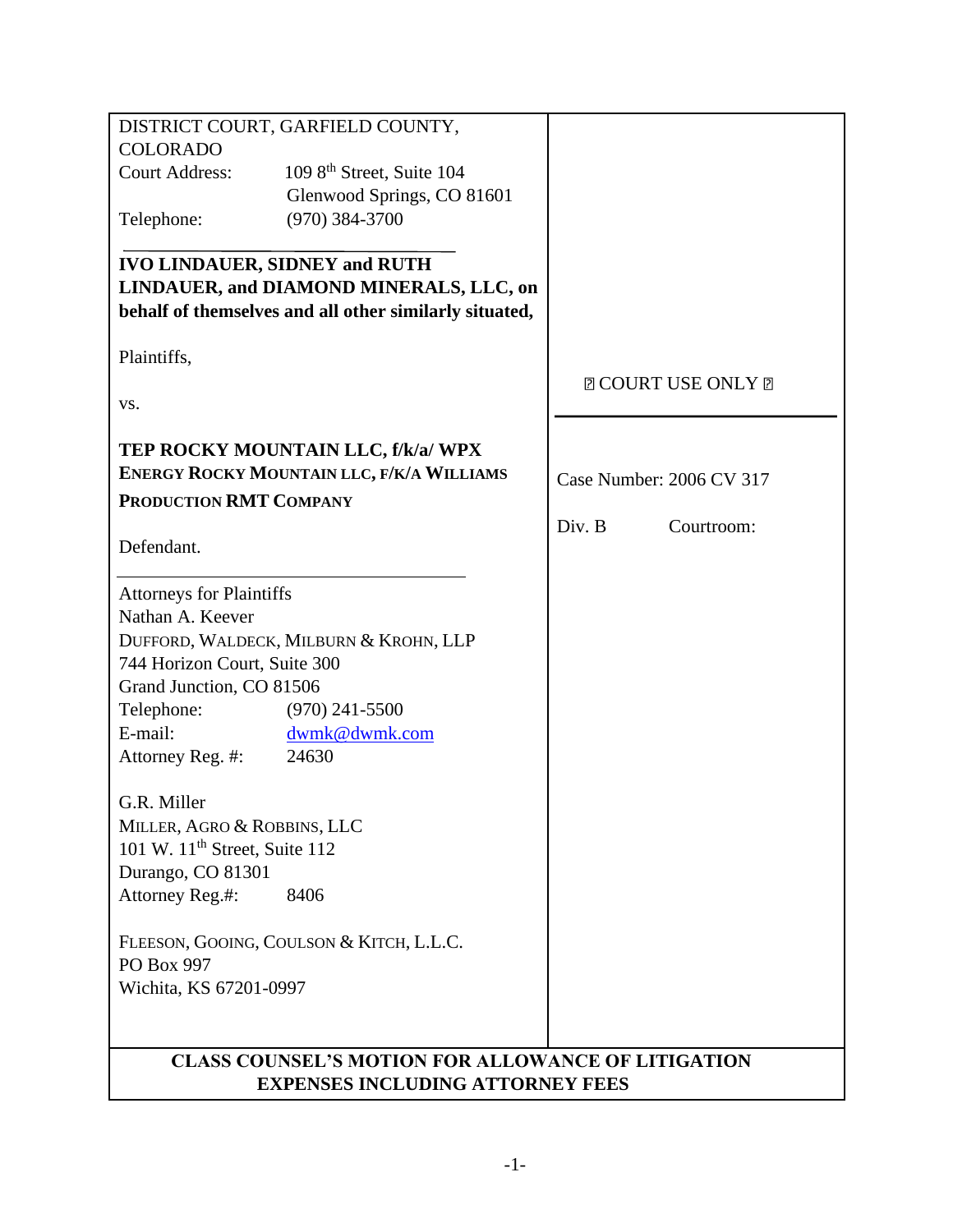Pursuant to C.R.C.P. 121, undersigned counsel has conferred with opposing counsel about the relief sought in this Motion. Opposing counsel does not take a position regarding the relief requested.

Counsel for Plaintiffs and the Plaintiff Class ("Class Counsel") respectfully petition the Court for an allowance of reasonable attorneys' fees and expenses, in the amount of twenty percent (20%) of the funds to be disbursed pursuant to the Court's Order granting final approval of same, which includes reimbursement of their out-of-pocket litigation expenses and administrative expenses.

#### **INTRODUCTION**

In this action, filed in 2009, the representative Plaintiffs, on behalf of the Plaintiff Class, brought several claims against Williams Production RMT Company ("Williams") alleging underpayment of royalties for natural gas. One of those claims was settled in 2009 before trial, and this Court certified the Plaintiff Class herein and awarded attorney fees of twenty-five percent (25%) of the net amount recovered, after reimbursement of certain expenses. This Court also retained continuing jurisdiction over that settlement and over this case. Two claims were reserved and excluded from that partial settlement ("the Reserved Claims"). One of the Reserved Claims (the "Gross Proceeds Claim") was later decided adversely to the Plaintiffs and Plaintiff Class on summary judgment in 2010, which ruling was upheld on appeal, and Class Counsel received no fees regarding that claim.

The other Reserved Claim, referred to as "the Enhancement Claim," was tried to the Court in December 2013. After the trial, the Court entered Judgment in favor of the Plaintiffs and Plaintiff Class, and awarded Class Counsel attorneys' fees of thirty-three and one-third percent (33 1/3%) plus reimbursement of expenses, and fees of forty percent (40%) upon successful resolution of any appeals. That Judgment was subsequently reversed by the Colorado Court of Appeals. As a result,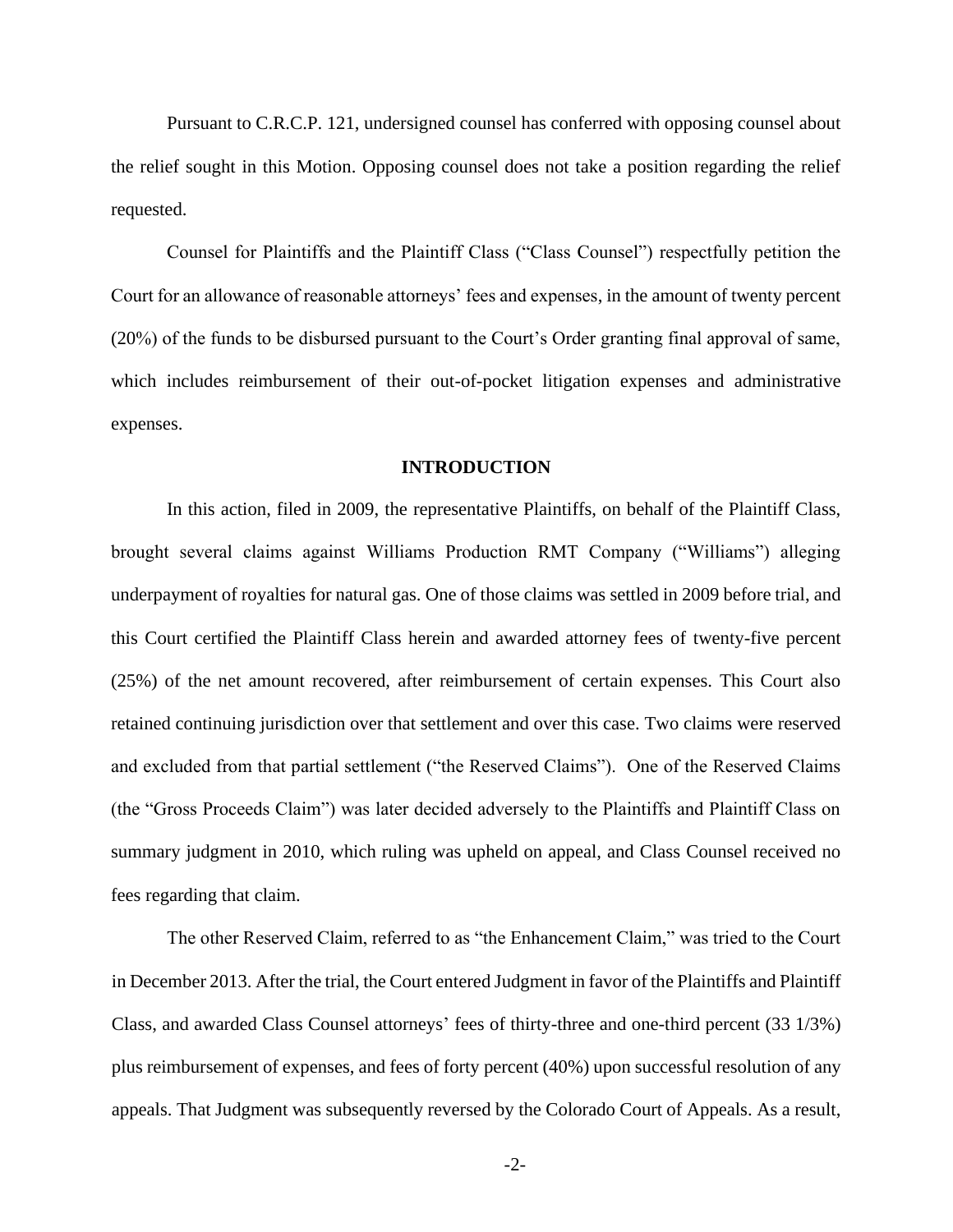Class Counsel received no fees or reimbursement of expenses regarding their work on the Enhancement Claim.

Thereafter, it was discovered that Williams, now known as TEP Rocky Mountain LLC, had breached the terms of the 2009 Settlement Agreement. Accordingly, Class Counsel and the Class Representatives filed a motion to enforce that settlement and protect the interests of the Plaintiff Class. Class Counsel also appeared in a related lawsuit in federal court, *Sefcovic v. TEP,*  and are continuing to attempt to protect those interests. Class Counsel recovered an additional \$3 million by the Plaintiff Class under the firm portion of that settlement, and the potential future recovery of an additional \$7.7 million under the contingent portion of the settlement.

The Plaintiff Class in this case has been represented by counsel who successfully negotiated the 2009 settlement in this case, litigated the Reserved Claims, and litigated the first enforcement action. These same lawyers also successfully prosecuted the *Savage v. Williams* and *Clough v. Williams* cases in this district, as well as the *Parry v. Amoco Production Co., Groblebe v. BP America Production Co.*, and *Burkett v. J. M. Huber Corp. and XTO Energy, Inc.* class actions in La Plata County. The testimony to be presented at the hearing on this application will demonstrate that the Plaintiff Class in this lawsuit has benefitted greatly from the reputation, expertise, experience, knowledge, insights and negotiating skills gained by such counsel as the result of their participation in those cases and other lawsuits brought against gas producers on behalf of classes of royalty owners.

Based on the result obtained, the expertise required, the risk undertaken by Class Counsel, and this Court's previous awards in this case of attorney fees ranging from twenty-five percent (25%) to forty percent (40%), depending on the state of the proceedings at the time of settlement, Class Counsel's request for a fee equal to twenty percent (20%) of the gross amount of the recovery

-3-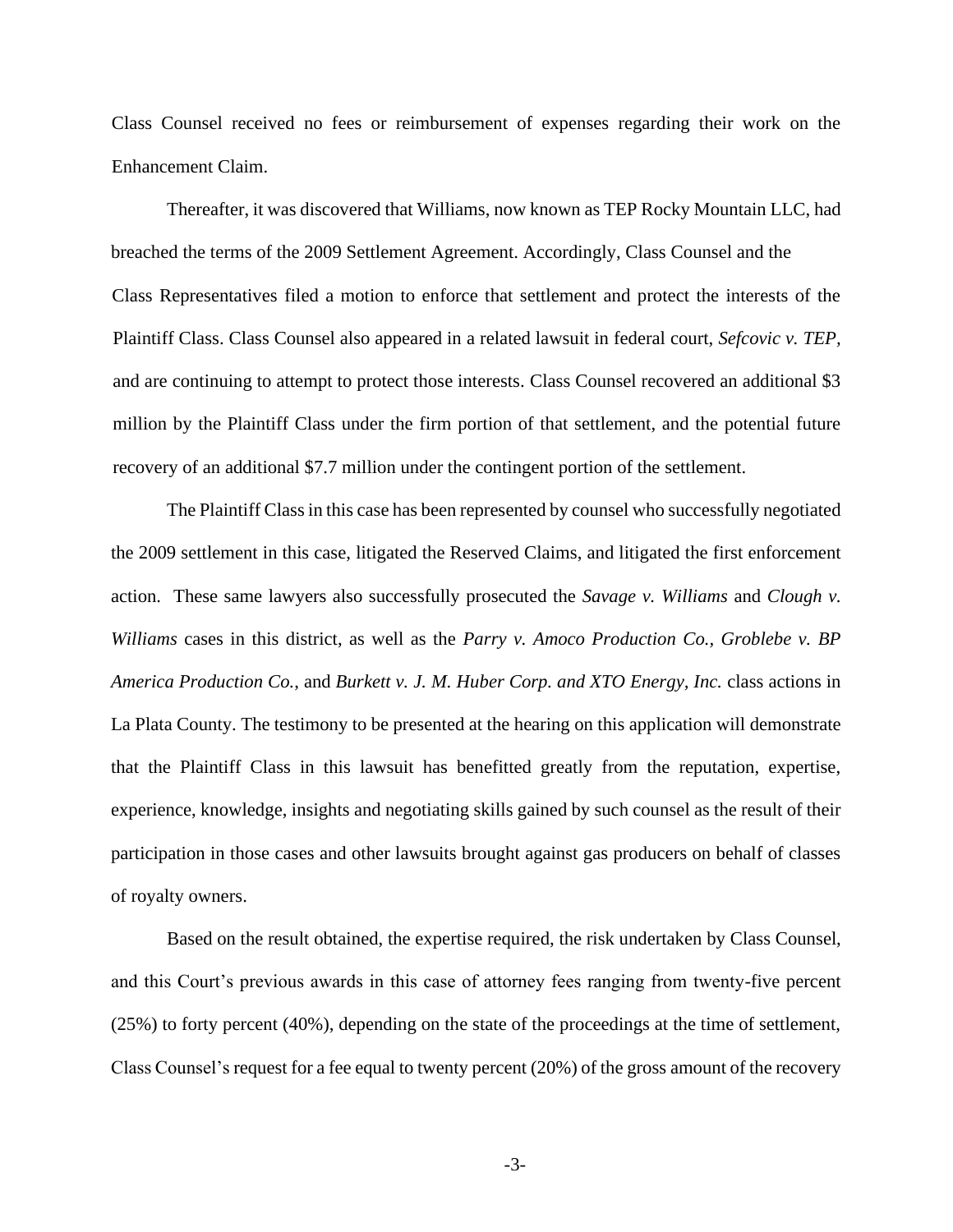(i.e., Class Counsel's twenty-percent fee includes reimbursed for all costs and expenses advanced on behalf of the class) is fair and reasonable under the applicable standards and surrounding circumstances, as discussed below.

# **I. THE STANDARDS GOVERNING APPLICATIONS FOR ATTORNEYS FEES IN COMMON FUND CASES**

The Common Fund Doctrine has been recognized and approved by the Colorado Supreme

Court, particularly in class action cases.

The common fund doctrine has enjoyed long term and widespread use. In class action lawsuits where a fund is created for the benefit of the class, either through settlement or judgment on the merits, the common fund doctrine is widely adhered to as a method for proportionately spreading the attorneys fees among the class members. *See* 7B Charles A. Wright, Arthur R. Miller & Mary K. Kane, *Federal Practice & Procedure* § 1803 (1986), and cases cited therein; *County Workers Compensation Pool v. Davis*, 817 P.2d 521, 526 (Colo. 1991). In fact, adherence to the common fund doctrine is so prevalent that the justification for awarding interim fees after a fund has been created, in part, "lies in the certainty that counsel will ultimately receive a fee award . . . . The only unanswered question is the size of the award, not its propriety." 3 Herbert Newberg, *Newberg on Class Actions* § 6975 at 1267 (1977).

*Kuhn v. State*, 924 P.2d 1053, 1060 (Colo. 1996).

The Common Fund Doctrine is based on fundamental principles of equity. *E.g., Kuhn,* 924 P.2d at 1059 ("An attorney's right to fees from the common fund derives from equitable principles of fairness that combine aspects of both unjust enrichment and *quantum meruit*."); *Hawes v. Colorado Division of Insurance*, 65 P.3d 1008, 1015 (Colo. 2003)("The common fund doctrine is an equitable remedy that affords fees to attorneys for their advocacy for the benefit of others."). *See also, e.g.*, 1 ALBA CONTE, ATTORNEY FEE AWARDS §§2.1, 2.5, at 49-50, 66-68 (3d ed. 2004).

Consistent with the equitable foundations of the Common Fund Doctrine, fees are awarded from the common fund on the theory "that persons who obtain the benefit of a lawsuit without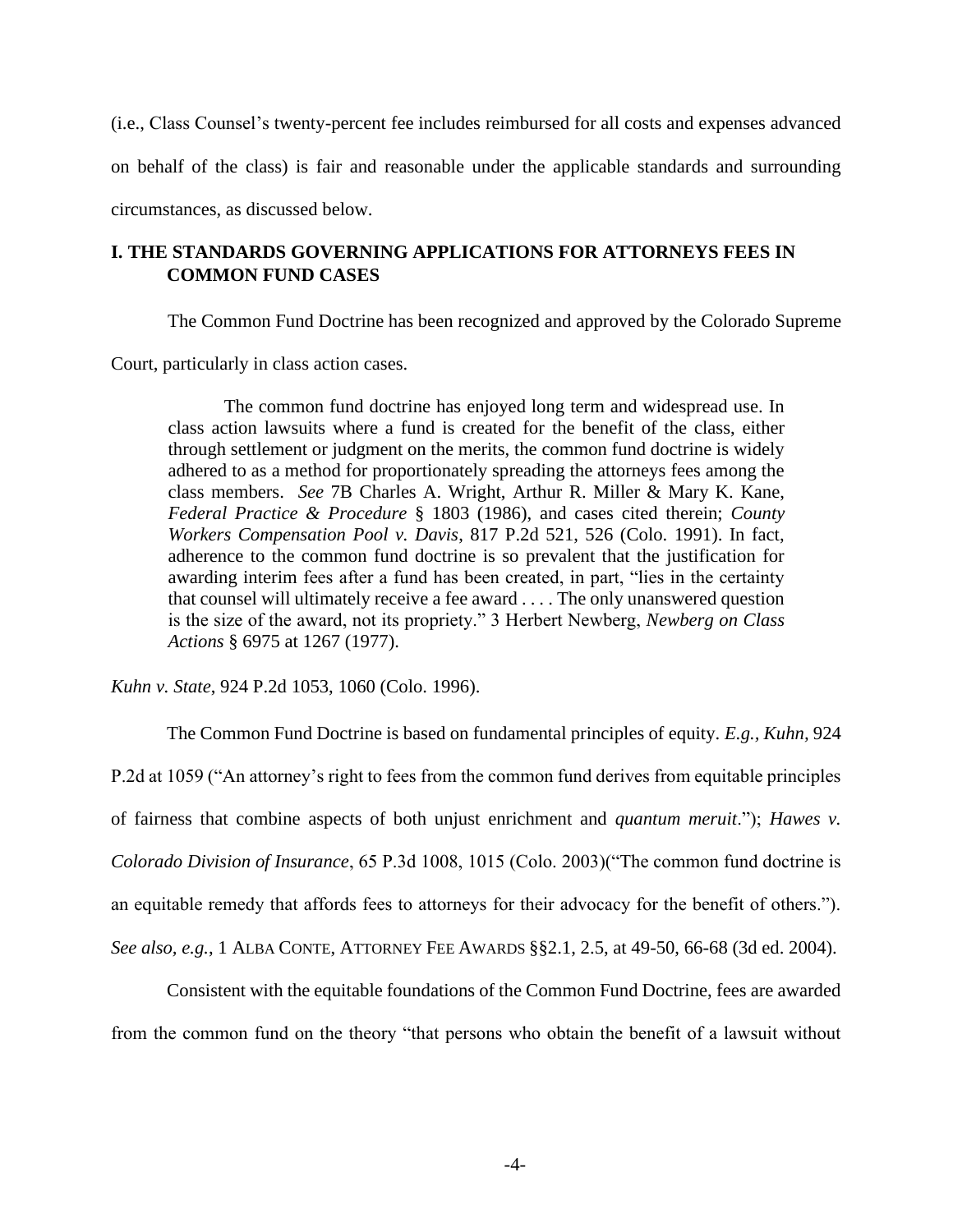contributing to its costs are unjustly enriched at the successful litigant's expense." *Boeing Co. v.* 

*Van Gemert*, 444 U.S. 472, 478, 62 L.Ed.2d 676, 682, 100 S.Ct. 745, 749 (1980).

As the Colorado Supreme Court explained in *Kuhn*:

The common fund doctrine applies where a suit involving an individual or representative plaintiff results in the creation of a monetary fund for a class of people situated similarly to the plaintiff. The common fund doctrine is considered an exception to the American rule because the individual or representative plaintiff is not required to compensate his or her attorney out of pocket. Instead, the fees are paid out of the monetary fund that the litigation has produced. "Fees in common fund cases are extracted from the predetermined damage recovery rather than obtained from the losing party . . . ."

924 P.2d at 1057 (quoting *Brown v. Phillips Petroleum Co.*, 838 F.2d 451, 454 (10th Cir.), *cert.* 

*denied*, 488 U.S. 822, 109 S.Ct. 66, 102 L.Ed.2d 43 (1988)).

More recently, the Colorado Court of Appeals approved an award of attorney fees of 30

percent (30%) of the common fund recovered in a class action that was settled prior to trial, noting:

Colorado recognizes the common fund doctrine. *Kuhn v. State*, 924 P.2d 1053, 1060 (Colo. 1996). In class actions lawsuits where a fund is created for the benefit of the class, either through settlement or judgment on the merits, the doctrine is widely adhered to as a method for proportionately spreading attorney fees among the class members. Kuhn v. State, supra, 924 P.2d at 1060 (citing 7B Charles A. Wright, Arthur R. Miller & Mary K. Kane, *Federal Practice & Procedure* § 1803 (1986)). Because a class action lawsuit benefits all class members, and because at least one class member contracts with an attorney to pursue this benefit, "the remaining class members should pay what the court determines to be the reasonable value of the services benefitting them." *Kuhn v. State*, *supra*, 924 P.2d at 1058 (quoting *Lindy Bros Builders, Inc. v. Am. Radiator & Standard Sanitary Corp*., 487 F.2d 161, 165 (3d Cir. 1973)).

*Brody v. Hellman*, 167 P.3d 192, 198 (Colo. App. 2007).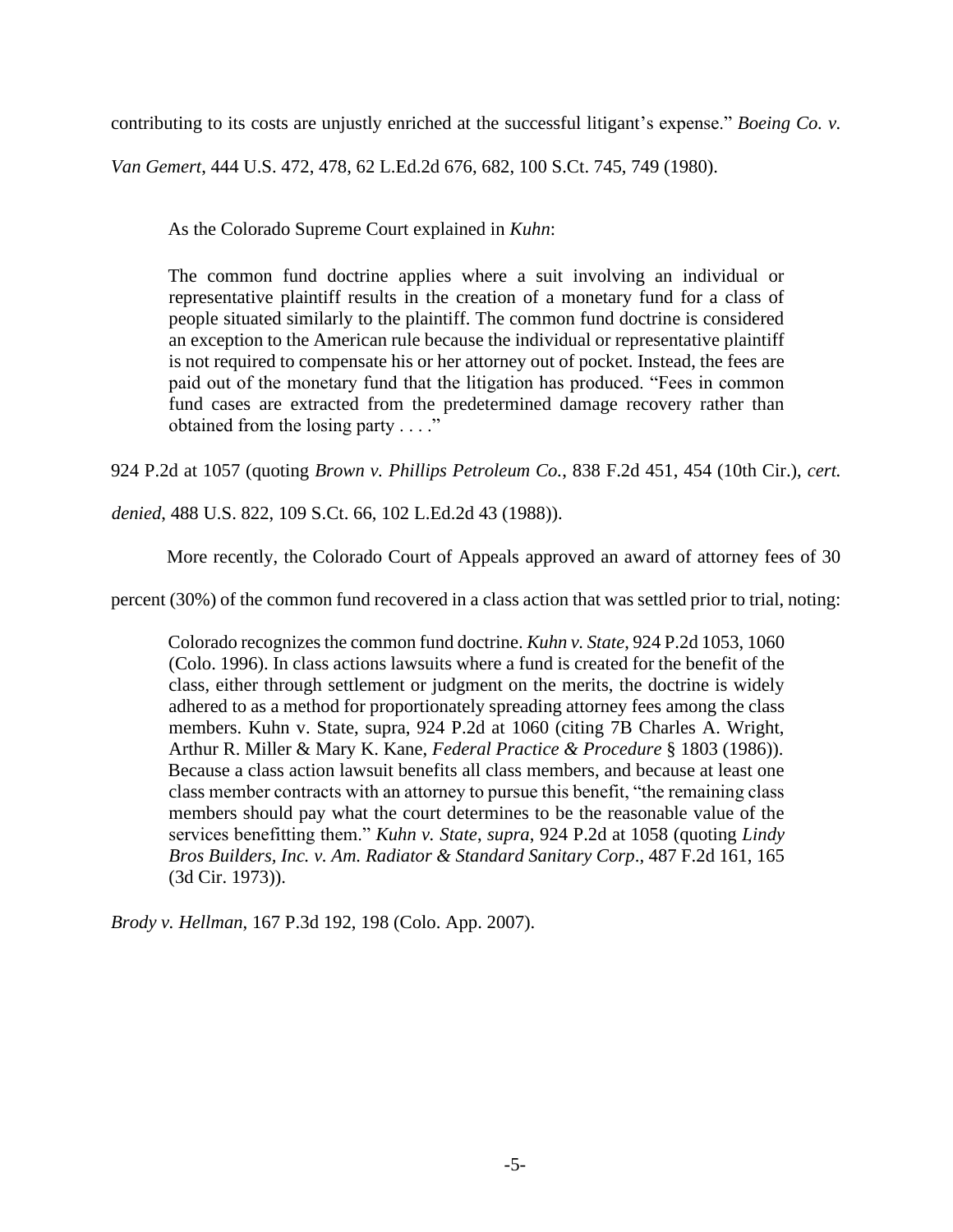Thus, in contrast to "fee-shifting" statutes that require the losing party to pay the attorney fees of the prevailing party by means of a mathematical calculation based on hours and rates, fees in common fund cases are typically awarded as a percentage of the fund created.<sup>1</sup>

In contrast to a statutory fee determination, payable by the defendant depending on the extent of success achieved, a *common fund is itself the measure of success*. While the common fund recovered may be more or less than demanded or expected, the common fund represents the benchmark from which a reasonable fee will be awarded. .... Thus, a reasonable fee will be largely based on a fair percentage of the common fund.

4 ALBA CONTE & HERBERT B. NEWBERG, NEWBERG ON CLASS ACTIONS §14.6, at 577-579 (4<sup>th</sup> ed. 2002)(emphasis added). "While other criteria in determining reasonable attorney fees are legitimate considerations, the amount of the recovery, and end result achieved, is of primary importance." *Oppenlander v. Standard Oil Co. (Indiana)*, 64 F.R.D. 597, 605 (D. Colo. 1974).

The appellate courts of Colorado have consistently recognized the important differences

between common fund percentage fees and statutory fee awards. *E.g.*, *Kuhn,* 924 P.2d at 1058

(holding that "statutory fee shifting arguments" are "inapposite" in a common fund class action);

Brody, 167 P.3d at 204.

The percentage fee approach under the Common Fund Doctrine enables the Court to readily apportion the fees and expenses of litigation to each class member "in the exact proportion that the value of his claim bears to the total recovery." *Van Gemert*, 444 U.S. at 479, 62 L. Ed. 2d at 682,

<sup>1</sup> *See, e.g., Gisbrecht v. Barnhart,* 535 U.S.789, 806, 152 L.Ed.2d 996, 1010, 122 S.Ct. 1817, 1827 (2002)( "the lodestar method was designed to govern imposition of fees on the losing party," not fees payable from the successful party's recovery); *Blum v. Stenson*, 465 U.S. 886, 900 n.16, 79 L.Ed. 2d 891, at 903 n.16, 104 S.Ct. 1541, 1550 n.16 (1984)("Unlike the calculation of attorney's fees under the 'common fund doctrine,' where a reasonable fee is based on a percentage of the fund bestowed on the class, a reasonable fee under [42 U.S.C.] section 1988 reflects the amount of attorney time reasonably expended on the litigation."); *Commonwealth of Puerto Rico v. Heckler*, 745 F.2d 709, 714 (D.C. Cir. 1984)( "[o]ther indicia of overall reasonableness . . . control 'under the "common fund doctrine.""").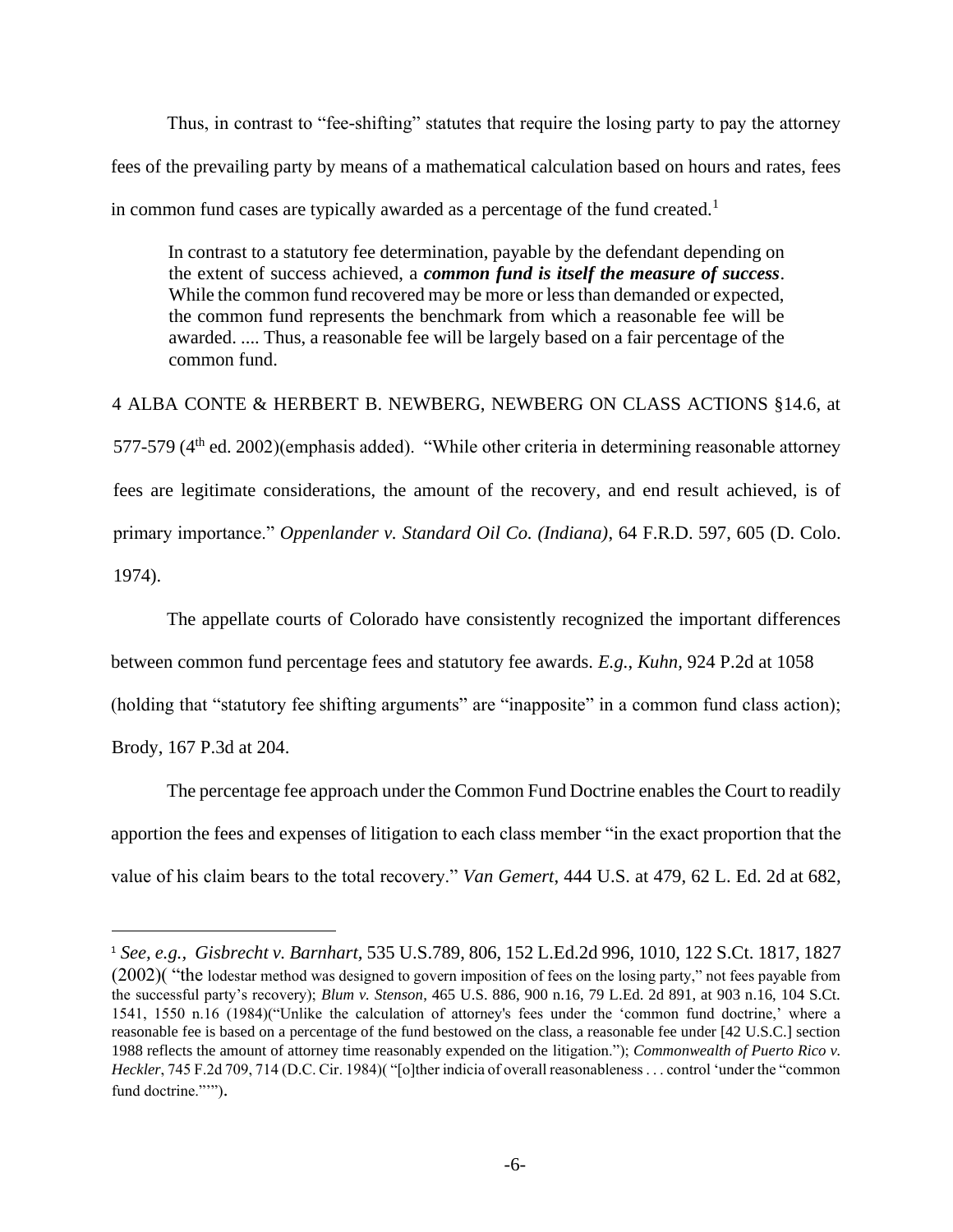100 S. Ct. at 750. The flexibility and ease of application afforded by a percentage approach is especially advantageous in cases such as this, where the individual amounts recovered will vary substantially. Under a percentage approach to attorney fees, each recipient will bear a proportionate share of the fees. "Historically, the amount of a common fund fee award was determined in the exercise of the court's discretion based on a standard of reasonableness under the circumstances involved." 1 CONTE, *supra*, §2.2, at 58. The use of a percentage fee even without regard to hours expended or hourly rates is reasonable in order to encourage counsel to obtain a successful result as quickly and economically as possible. *Id.*, §2.5 at 68. Many commentators agree that the award of attorney fees on the basis of a percentage of the fund recovered is the only sensible method of awarding fees in common fund cases, because it relies on incentives rather than costly monitoring. *E.g.*, John C. Coffee, *Understanding the Plaintiffs' Attorney: The Implications of Economic Theory for Private Enforcement of the Law through Class and Derivative Actions*, 86 COLUM. L. REV. 669, 724-25 (1986); Charles Silver, *Class Actions in the Gulf South Symposium: Due Process and the Lodestar Method: You Can't Get There From Here,* 74 TUL. L. REV. 1809, 1820 (2000)("The consensus that the contingent percentage approach creates a closer harmony of interests between class counsel and absent plaintiffs than the lodestar method is strikingly broad."). "[T]he more recent trend has been toward using the percentage method in common fund cases." *Brody,* 167 P.3d at 201.<sup>2</sup>

<sup>2</sup> Although the Court of Appeals in *Brody* also observed that some courts use the percentage method and then perform a "lodestar" calculation of hours times rate times multiplier as a "cross-check," 167 P.3d at 201, the Colorado Supreme Court has not mandated consideration of a lodestar calculation in common fund cases. Indeed, the use of a mechanical calculation in this case would necessarily be incapable of recognizing the benefits that resulted directly from counsel's unique experience and expertise. In any event, "there is no requirement that the plaintiffs or the court scrutinize billing records." *Brody*, 167 P.3d at 204.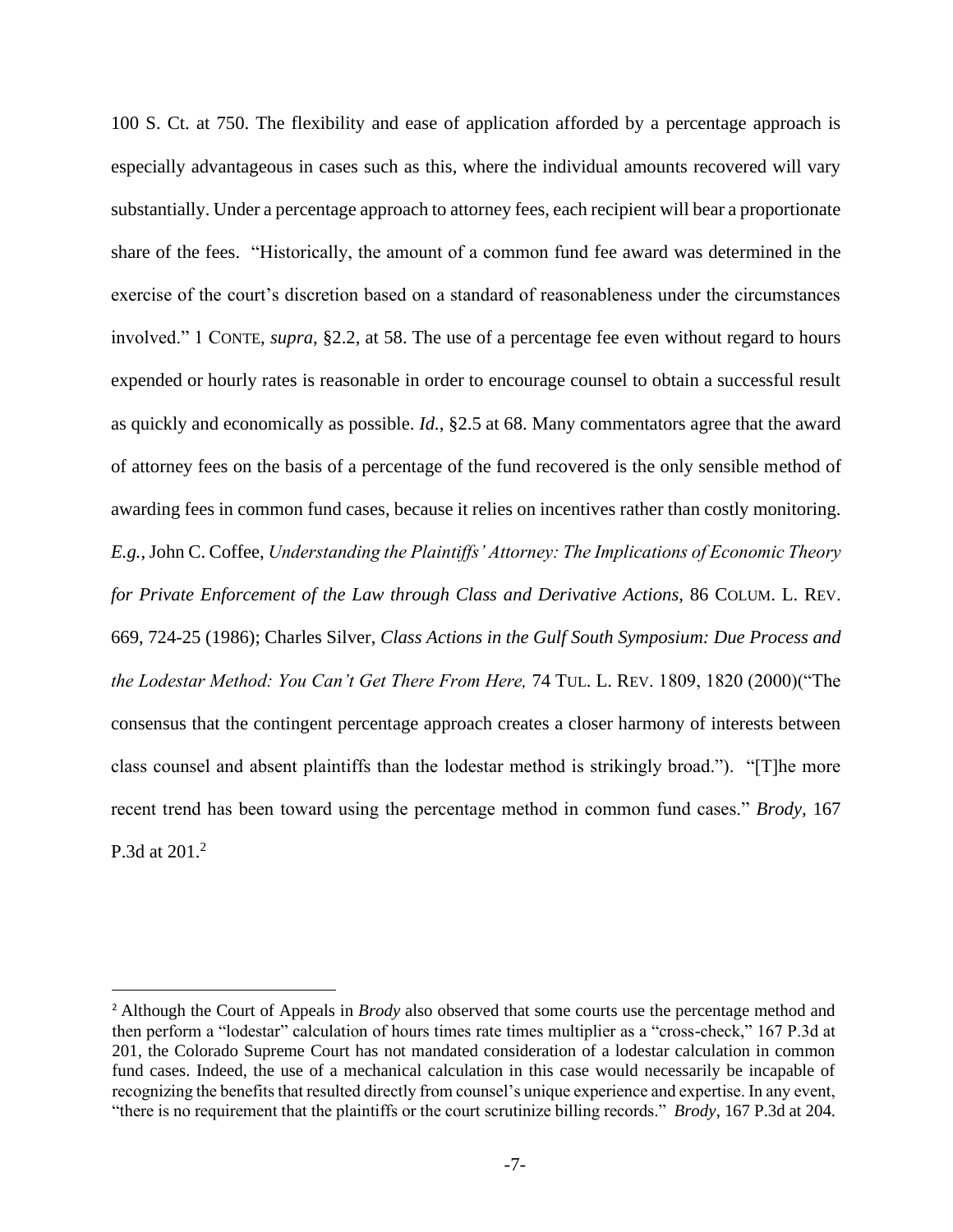As former Chief Judge Sherman Finesilver of the U. S. District Court for the District of Colorado explained:

The practice of compensating class counsel in Common Fund cases on a percentage of the recovery basis makes sense. It is consistent with practices in the private marketplace; when an attorneys' fees is [sic] entirely contingent upon the recovery achieved, a percentage fee is customary if not universal.

*Consumers Gas & Oil, Inc. v. Farmland Industries*, 863 F. Supp. 1357, 1361 (D. Colo. 1993).

It has been observed that "courts have traditionally awarded fees in the 20% to 50% range in class actions." *Gigot v. Cities Service Oil Co.*, 241 Kan. 304, 319, 737 P.2d 18, 28 (1987) (citing *Warner Communications Sec. Litig.,* 618 F. Supp. 735, 749 (S.D.N.Y. 1985)). "Although courts have granted fee awards ranging between 15 and 50 percent of the entire settlement fund in class actions, 30 percent of the fund is often seen as presumptively reasonable, subject to adjustment upward or downward in extraordinary circumstances." 5 J. Moore, MOORE'S FEDERAL PRACTICE §23.85[7], at 23-358 (3d ed. 2002). "[M]any courts have awarded between 20% and 30%, with very few awarding more than 50%." *Brody*, 167 P.3d at 202. "[A]ttorney fees in the range of 25 - 33% have been routinely awarded in class actions." *Id.,* at 203 (citing *Shaw v. Toshiba Am. Info Sys., Inc*., 91 F. Supp. 2d 942, 972 (E.D. Tex. 2000)). Only in cases involving "megafunds," such as those in excess of \$300 million, are percentage fees in a lower range prevalent. *Brody*, 167 P.3d at 202.

Quantitative studies of attorney fees in class actions have demonstrated that "fees in class actions have recently ranged from twenty to forty percent of the total recovery and averaged around thirty-two percent." Silver, *supra,* at 1840. "Empirical studies show that . . . fee awards in class actions average around one-third of the recovery." 4 CONTE & NEWBERG, *supra*, §14.6, at 551. *See also, e.g.,* Fred Misko & Frank E. Goodrich, *Managing Complex Litigation: Class Actions and Mass Torts,* 48 BAYLOR L. REV. 1001, 1059-62 (1996) (citing Frederick C. Dunbar, *Recent Trends* 

-8-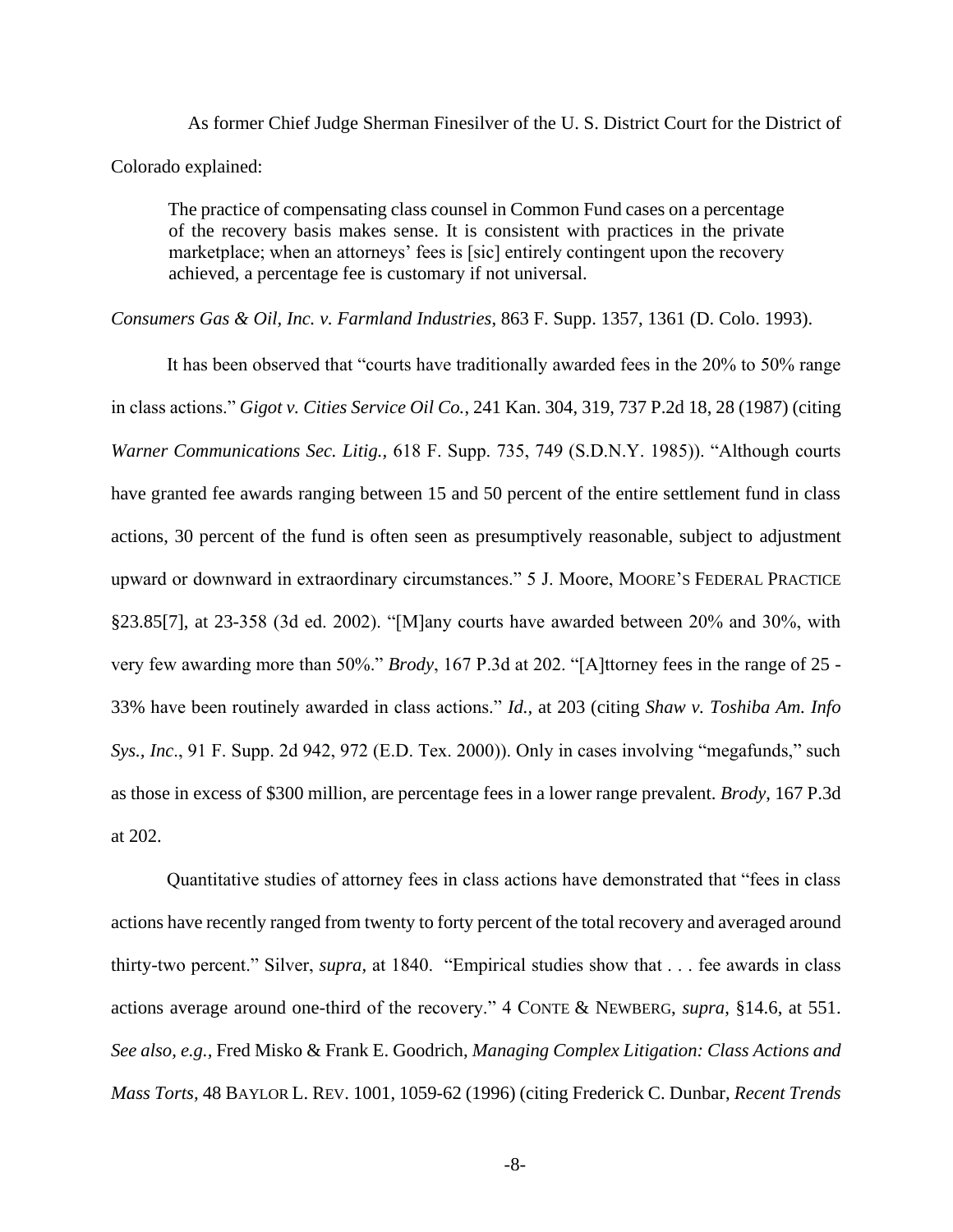*III: What Explains Settlements in Shareholder Class Actions?* (National Economic Research Associates 1995)(mean or average class action fee was 31.71 percent, and median or middle fee was 33.3 percent)).

### **II. THE REQUESTED FEE IS REASONABLE**

Class Counsel seeks an allowance for attorney fees equal to twenty percent (20%) of the gross recovery, which is substantially less than the average class action fee of one-third. At the hearing on their application, petitioners will present evidence which places such a request in the context of the relevant factors which generally govern the reasonableness of attorney fees in Colorado, as recited in *Mau v. E.P.H. Corp.,* 638 P.2d 777, 779 (Colo. 1981), and now codified in Rule 1.5 of the Colorado Rules of Professional Conduct:

- (1) The time and labor required, the novelty and difficulty of the questions involved, and the skill requisite to perform the legal service properly.
- (2) The likelihood, if apparent to the client, that the acceptance of the particular employment will preclude other employment by the lawyer.
- (3) The fee customarily charged in the locality for similar legal services.
- (4) The amount involved and the results obtained.
- (5) The time limitations imposed by the client or by the circumstances.
- (6) The nature and length of the professional relationship with the client.
- (7) The experience, reputation, and ability of the lawyer or lawyers performing the services.
- (8) Whether the fee is fixed or contingent.

*Mau*, 638 P.2d at 779. Under all of these factors, the requested fee is reasonable.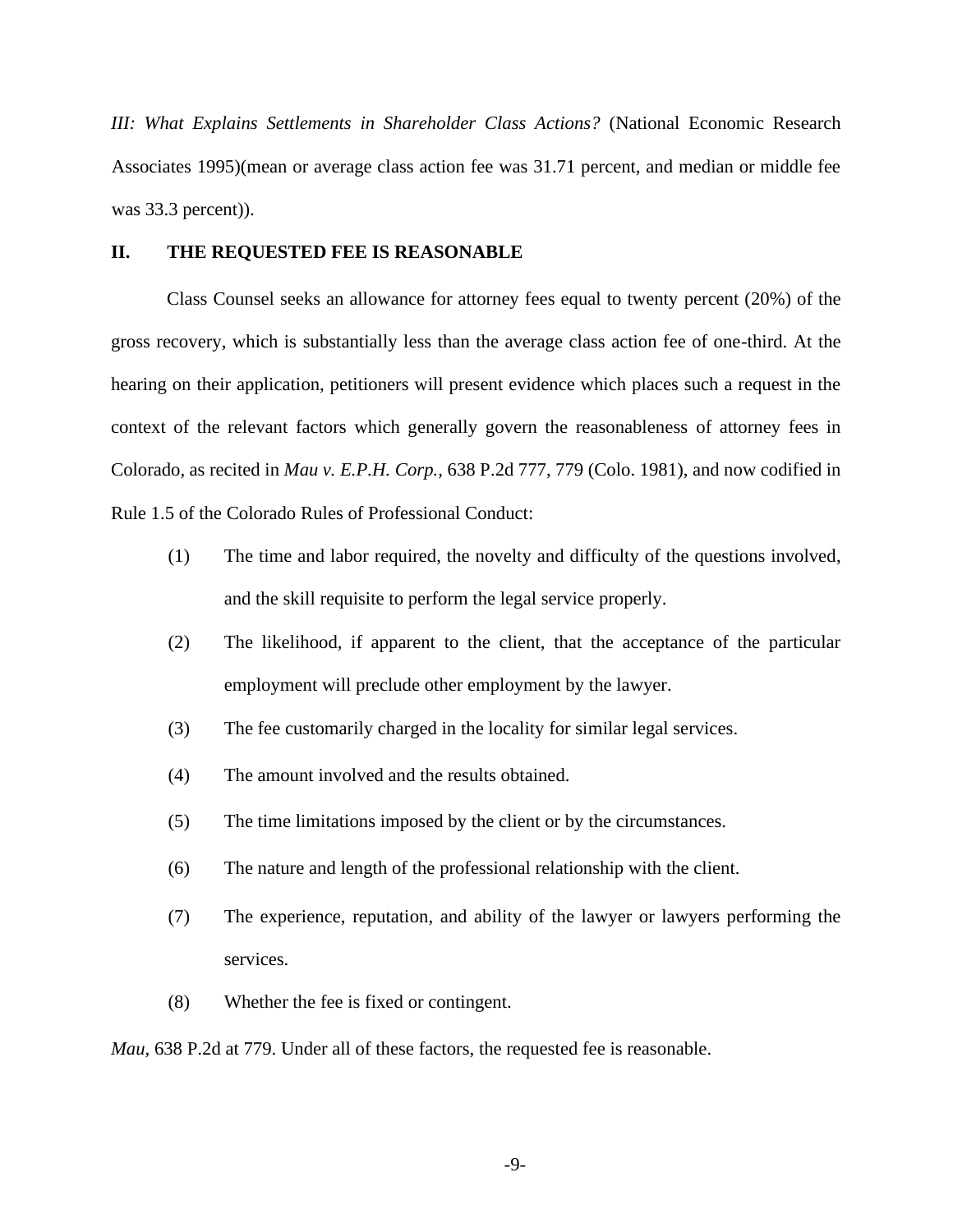The claim in this case was resolved only after an external accounting was prepared by the Class Representatives' expert, a motion to enforce was prepared by Class Counsel, a demand was made by Class Counsel on TEP, information was exchanged between the parties, and a resolution was negotiated and reached. This claim involves complex factual issues requiring an expert witness. Counsel for the Plaintiffs and Plaintiff Class expended considerable time, energy, and effort, and advanced all expenses in seeing that this claim was fully and effectively resolved. Class Counsel prepared a complete Second Motion for an Order to Show Cause with accompanied affidavit from the expert.

In common fund class actions, Colorado courts have also recognized that the contingent nature of the attorney's compensation (and the associated risk) are important considerations when awarding reasonable attorney fees:

The size of the contingent fee is designed to be greater than the reasonable value of the services, or the hours worked multiplied by the hourly rate, to reflect the fact that attorneys will realize no return for their investment in cases they lose. *In re Combustion, Inc.*, *supra*, 968 F. Supp. at 1132 (citing F. McKinnon, *Contingency Fees for Legal Services* 28, (1964)). Thus, *because payment is contingent upon receiving a favorable result for the class, attorneys should be compensated both for services rendered and for the risk of loss or nonpayment assumed by following through with the case*.

*Brody*, 167 P.3d at 201 (emphasis added).<sup>3</sup>

 $3$  The special significance of a contingent fee in determining reasonableness of attorney fees in a class action has been explained as follows:

The reasons for the contingency award are (1) the plaintiffs' lawyer will not receive any compensation until the lawsuit is concluded and then only if he has been successful in securing a judgment for his clients, (2) unless both of these conditions are met the attorney will receive nothing for his efforts and will not be reimbursed for his expenses, and (3) lawyers who actively litigate class action cases largely depend on court-awarded fees for their economic survival.

*Shutts v. Phillips Petroleum Co.*, 235 Kan. 195, 224, 679 P.2d 1159, 1182 (1984)(citing 7A C. Wright & A. Miller, FEDERAL PRACTICE & PROCEDURE: Civil §1803, at 274-75 (1983 Supp.)). "In common fund cases, 'attorneys whose compensation depends on their winning the case must make up in compensation in the cases they win for the lack of compensation in the cases they lose."<sup>"</sup> *Vizcaino v. Microsoft*, 290 F.3d 1042, 1051 (9<sup>th</sup> Cir. 2002)(quoting *In re Washington Pub. Power Supply Sys. Sec. Litig.,* 19 F.3d 1291, 1300-01(9th Cir. 1994)).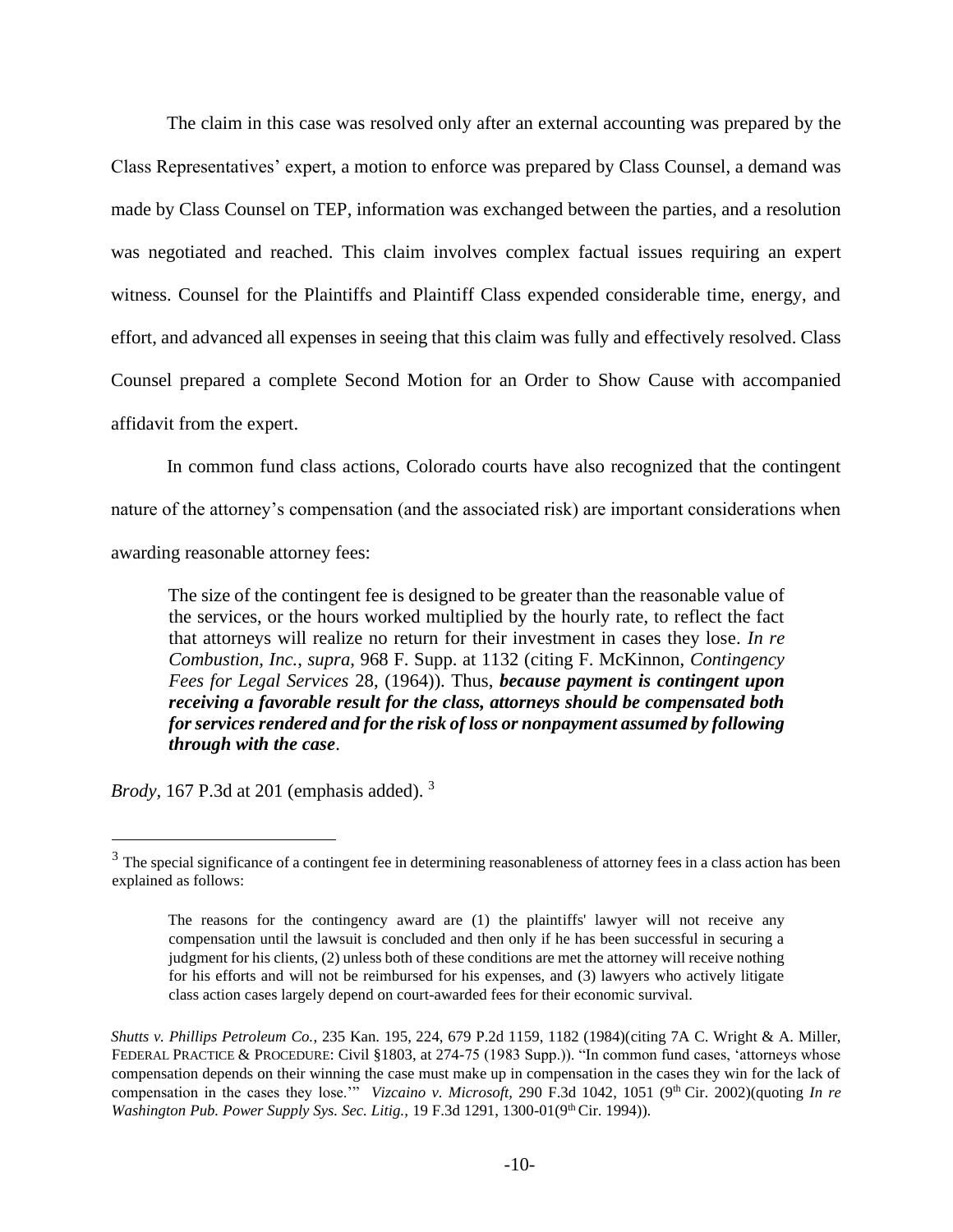Here, the risks and uncertainty of contingent fees are amply demonstrated in this case by the resolution of the two Reserved Claims herein, on which plaintiffs did not recover and for which counsel received no fees for their efforts, even after winning at trial on the Enhancement Claim. The history of these Reserved Claims amply demonstrate that Class Counsel bear a very real and significant risk of non-payment and are compensated only when their efforts result in the creation of a common fund from which the members of the Plaintiff Class receive a monetary recovery.

When determining the reasonableness of a fee, courts have consistently recognized that economy of effort should not be penalized and may be rewarded. In *In re King Resources Co. Securities Litigation*, 420 F. Supp. 610, 631 (D. Colo. 1976), the court quoted the following passage with approval:

Where success is a condition precedent to compensation, "hours of time expended" is a nebulous, highly variable standard, of limited significance. One thousand plodding hours may be far less productive than one imaginative, brilliant hour. A surgeon who skillfully performs an appendectomy in seven minutes is entitled to no smaller fee than one who takes an hour; many a patient would think he is entitled to more.

(citing Hornstein, *Legal Therapeutics: The 'Salvage' Factor in Counsel Fee Awards*, 69 HARV. L. REV. 658, 660 (1956)).<sup>4</sup> "The percentage of the fund method rewards efficiency, not inefficiency, because inefficiently expended hours only serve to reduce the per hour compensation of the attorneys working on them." *Brody*, 167 P.3d at 204.

In addition, the Colorado Supreme Court has recognized that the expectations of counsel are relevant when considering a fee in a common fund class action. "The expected fee recovery is one of the key incentives for plaintiffs' attorneys to litigate class actions." *Kuhn*, 924 P.2d at 1060. The terms of a fee agreement between class counsel and the named plaintiffs may also be

<sup>4</sup> Professor Hornstein's article was also cited with approval by the United States Supreme Court in *Mills v. Electric Auto-Light Co.*, 396 U.S. 375, 394 n. 18, 24 L.Ed. 2d 593, 607, 90 S.Ct. 616, 626 (1970).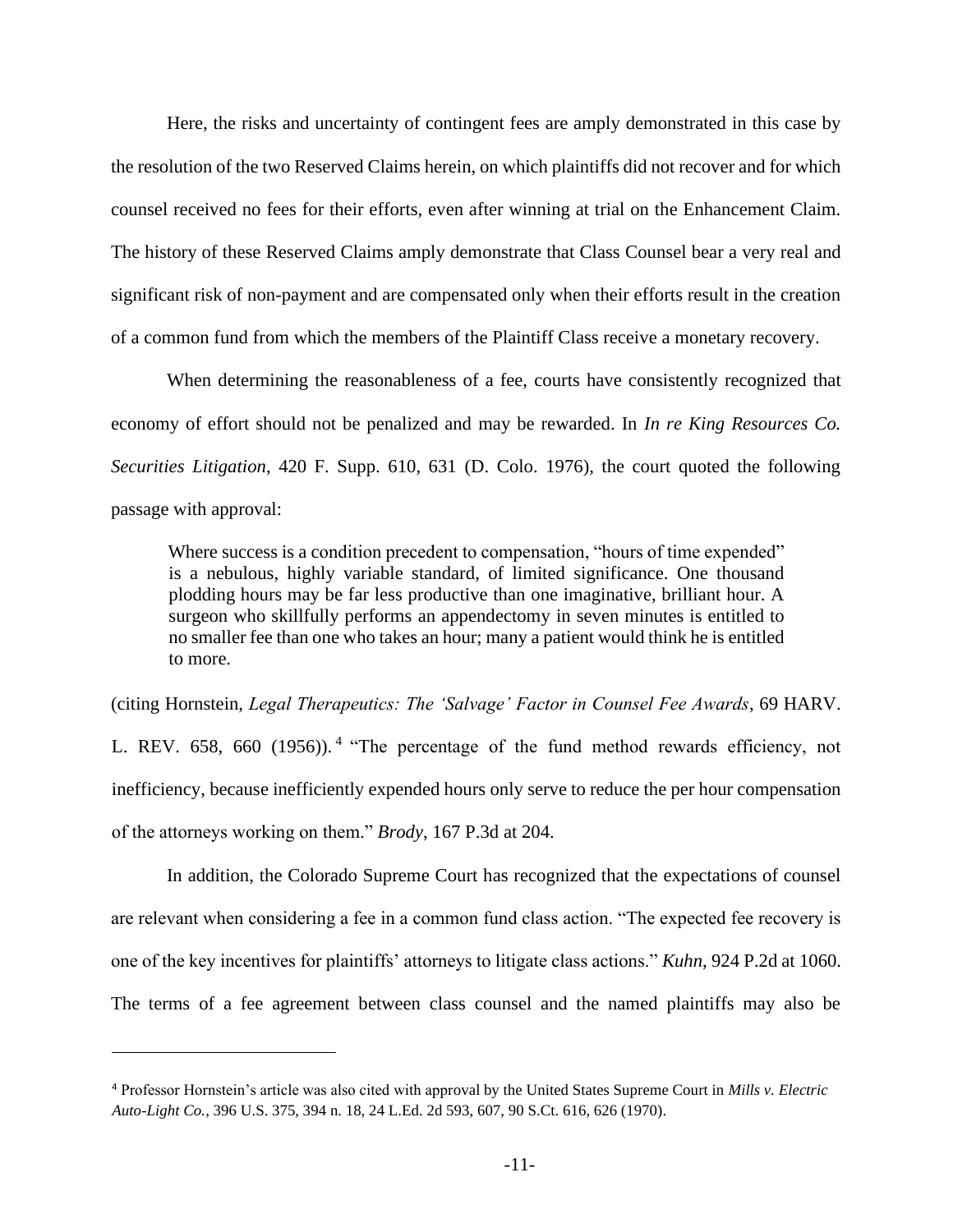considered, although not controlling, and a court determining a reasonable fee in a class action is not required to review such an agreement. *Brody*, 167 P.3d at 200.

Consistent with the foregoing law and ethical considerations, petitioning counsel will present the following testimony at the hearing:

(1) The request for twenty percent (20%) of the gross recovery, is below the amount set forth in the written agreement between Class Counsel and representative plaintiffs.

(2) Class Counsel assumed the risks of this litigation based on the expectation that such a fee would be awarded in the event of a successful resolution of the case at this stage.

(3) The Plaintiff Class benefitted from the experience, reputation and ability of Class Counsel.

(4) Class Counsel possessed the skills necessary to deal efficiently and effectively with the novel and complex issues that were litigated to conclusion in this case.

Class Counsel respectfully submit that the risks they assumed and the benefits they achieved in spite of such risks leave no doubt that the fee they seek here is reasonable.

### **CONCLUSION**

For all of the reasons set forth above, petitioners hereby request that this Court enter an order awarding them attorneys' fees consisting of twenty percent (20%) of the amount that TEP has agreed to reimburse to the Plaintiff Class, which is the full amount retained by TEP for that purpose as previously ordered by this Court.

-12-